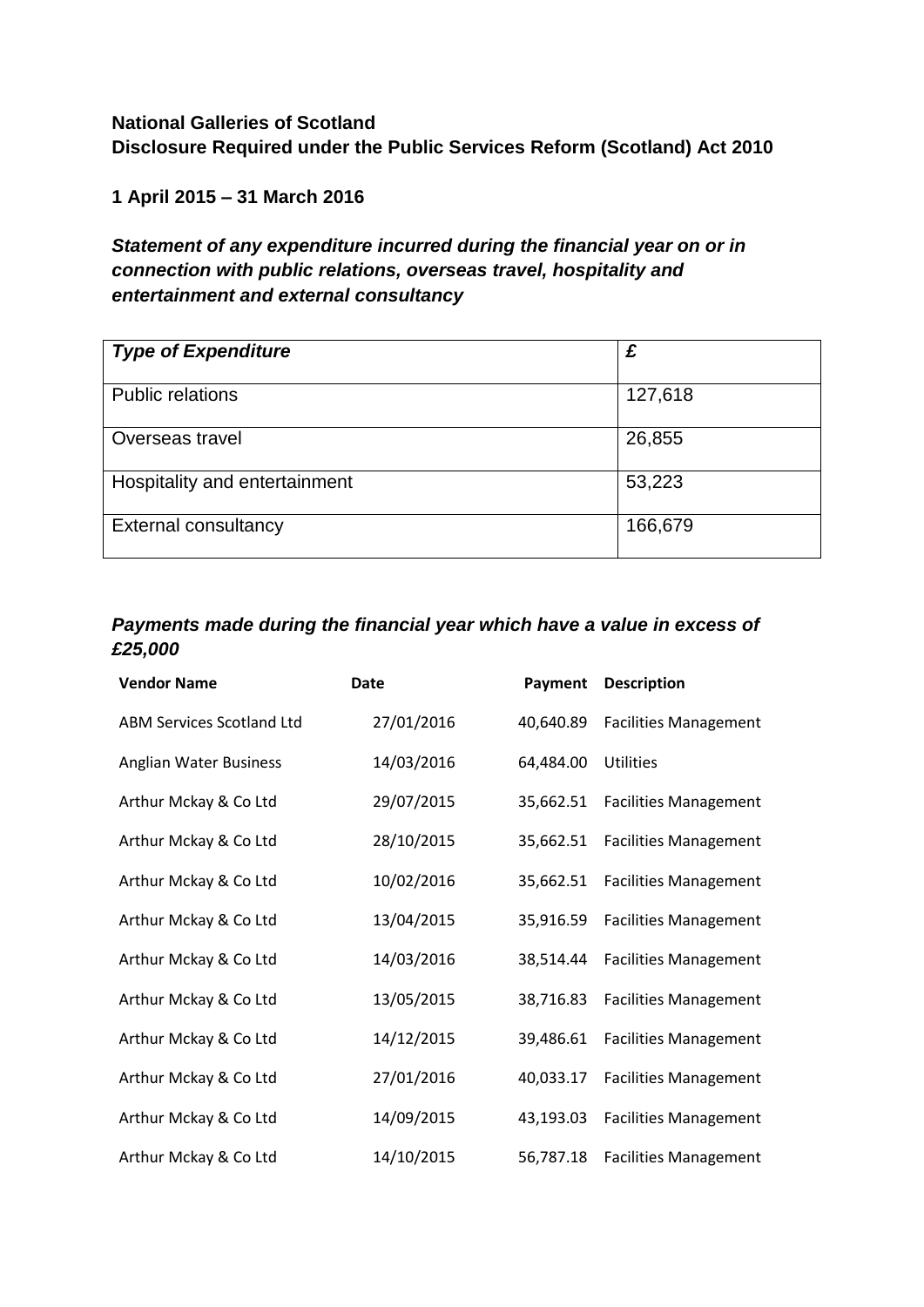| Arthur Mckay & Co Ltd                | 25/06/2015 | 76,061.50  | <b>Facilities Management</b> |
|--------------------------------------|------------|------------|------------------------------|
| <b>Blonde Digital</b>                | 10/02/2016 | 28,633.48  | Website Infrastructure       |
| <b>Blonde Digital</b>                | 24/03/2016 | 56,951.35  | Website Infrastructure       |
| Camera Eye Ltd                       | 05/05/2015 | 54,000.00  | <b>Exhibition Costs</b>      |
| City Of Edinburgh Council            | 28/04/2015 | 155,088.00 | <b>Commercial Rates</b>      |
| Constantine                          | 10/02/2016 | 27,402.98  | <b>Exhibition Costs</b>      |
| Constantine                          | 05/05/2015 | 44,006.51  | <b>Exhibition Costs</b>      |
| Constantine                          | 26/08/2015 | 100,598.67 | <b>Exhibition Costs</b>      |
| Crummock (Scotland) Limited          | 24/02/2016 | 64,250.54  | <b>Building Maintainance</b> |
| Crummock (Scotland) Limited          | 28/04/2015 | 81,199.38  | <b>Building Maintainance</b> |
| Crummock (Scotland) Limited          | 14/03/2016 | 97,674.40  | <b>Building Maintainance</b> |
| Crummock (Scotland) Limited          | 15/06/2015 | 122,555.23 | <b>Building Maintainance</b> |
| Culture & Sport                      | 28/10/2015 | 42,987.47  | <b>Exhibition Costs</b>      |
| East Coast Controls Ltd              | 24/03/2016 | 104,797.44 | <b>Building Maintainance</b> |
| Gareth Hoskins Architects Ltd        | 13/05/2015 | 39,379.43  | <b>Architects Fees</b>       |
| Gareth Hoskins Architects Ltd        | 28/04/2015 | 39,498.52  | <b>Architects Fees</b>       |
| <b>Gareth Hoskins Architects Ltd</b> | 24/02/2016 | 39,643.59  | <b>Architects Fees</b>       |
| <b>Gareth Hoskins Architects Ltd</b> | 27/05/2015 | 45,900.48  | <b>Architects Fees</b>       |
| Gareth Hoskins Architects Ltd        | 25/06/2015 | 45,917.97  | <b>Architects Fees</b>       |
| <b>Gareth Hoskins Architects Ltd</b> | 12/08/2015 | 47,012.81  | <b>Architects Fees</b>       |
| <b>Gareth Hoskins Architects Ltd</b> | 26/08/2015 | 47,250.98  | <b>Architects Fees</b>       |
| <b>Gareth Hoskins Architects Ltd</b> | 28/09/2015 | 47,376.06  | <b>Architects Fees</b>       |
| <b>Gareth Hoskins Architects Ltd</b> | 10/02/2016 | 78,567.72  | <b>Architects Fees</b>       |
| <b>Gareth Hoskins Architects Ltd</b> | 14/12/2015 | 83,538.35  | <b>Architects Fees</b>       |
| <b>Gareth Hoskins Architects Ltd</b> | 24/03/2016 | 84,477.47  | <b>Architects Fees</b>       |
| Insight UK Ltd                       | 13/01/2016 | 43,070.02  | <b>IT Equipment</b>          |
| Land Engineering (Scotland)          | 28/04/2015 | 35,570.10  | <b>Building Maintainance</b> |